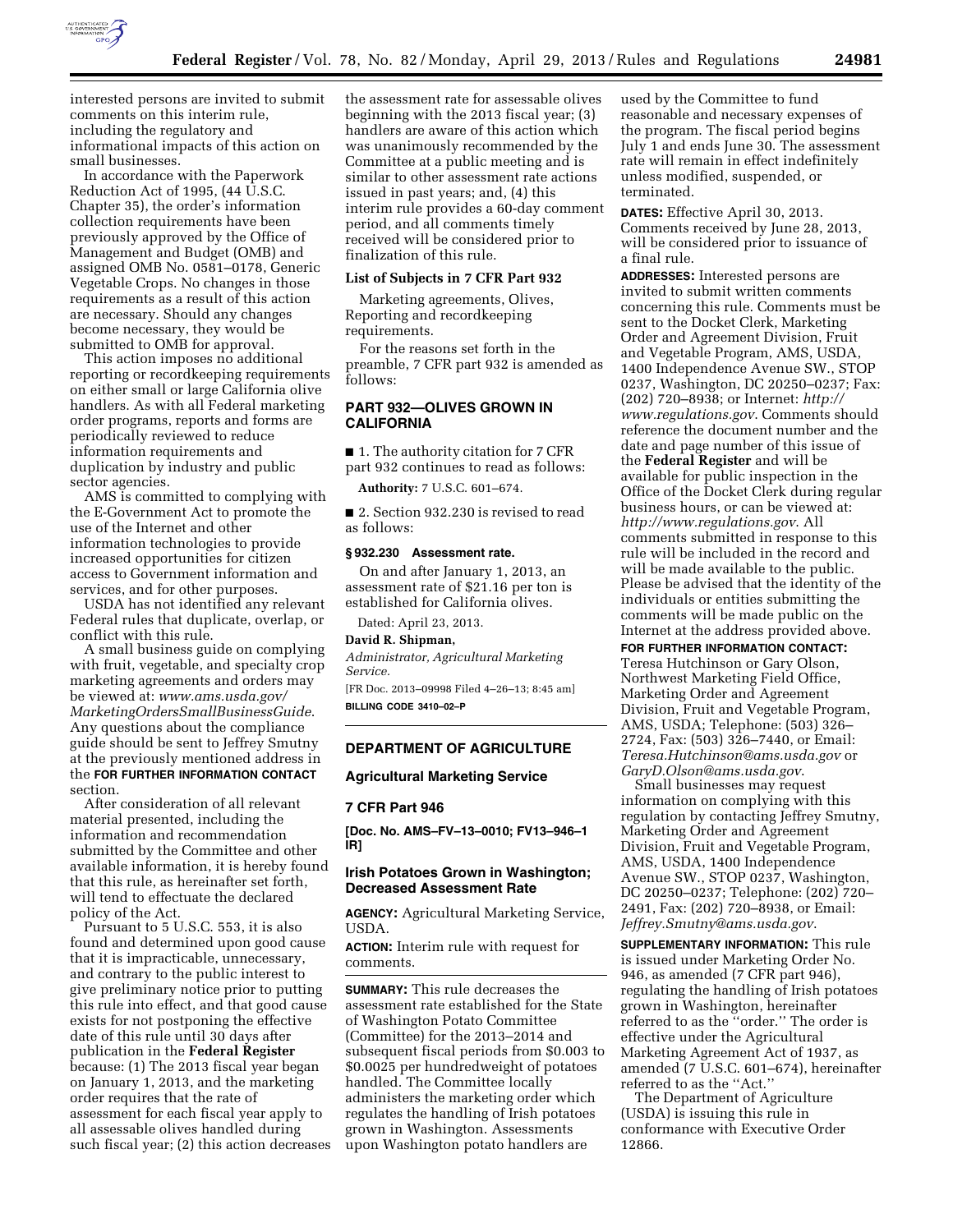This rule has been reviewed under Executive Order 12988, Civil Justice Reform. Under the marketing order now in effect, Washington potato handlers are subject to assessments. Funds to administer the order are derived from such assessments. It is intended that the assessment rate as issued herein will be applicable to all assessable potatoes beginning July 1, 2013, and continue until amended, suspended, or terminated.

The Act provides that administrative proceedings must be exhausted before parties may file suit in court. Under section 608c(15)(A) of the Act, any handler subject to an order may file with USDA a petition stating that the order, any provision of the order, or any obligation imposed in connection with the order is not in accordance with law and request a modification of the order or to be exempted therefrom. Such handler is afforded the opportunity for a hearing on the petition. After the hearing, USDA would rule on the petition. The Act provides that the district court of the United States in any district in which the handler is an inhabitant, or has his or her principal place of business, has jurisdiction to review USDA's ruling on the petition, provided an action is filed not later than 20 days after the date of the entry of the ruling.

This rule decreases the assessment rate established for the Committee for the 2013–2014 and subsequent fiscal periods from \$0.003 to \$0.0025 per hundredweight of potatoes handled.

The Washington potato marketing order provides authority for the Committee, with the approval of USDA, to formulate an annual budget of expenses and collect assessments from handlers to administer the program. The members of the Committee are producers and handlers of Washington potatoes. They are familiar with the Committee's needs and with the costs for goods and services in their local area and are thus in a position to formulate an appropriate budget and assessment rate. The assessment rate is formulated and discussed in a public meeting. Thus, all directly affected persons have an opportunity to participate and provide input.

For the 2011–2012 and subsequent fiscal periods, the Committee recommended, and USDA approved, an assessment rate that would continue in effect from fiscal period to fiscal period unless modified, suspended, or terminated by USDA upon recommendation and information submitted by the Committee or other information available to USDA.

The Committee met on January 30, 2013, and unanimously recommended 2013–2014 expenditures of \$37,400 and an assessment rate of \$0.0025 per hundredweight of potatoes. In comparison, last year's budgeted expenditures were \$37,300. The assessment rate of \$0.0025 is \$0.0005 lower than the rate currently in effect. This action will allow the Committee to reduce its financial reserve while still providing adequate funding to meet program expenses.

The major expenditures recommended by the Committee for the 2013–2014 fiscal period include \$20,000 for surveillance inspection (compliance activity), \$4,800 for a management agreement with the Washington State Potato Commission, \$2,500 for committee expenses, and \$2,500 for bonds and insurance. These budgeted expenses are the same as those approved for the 2012–2013 fiscal period.

The assessment rate recommended by the Committee was derived by multiplying anticipated shipments of Washington potatoes by various assessment rates. Applying the \$0.0025 per hundredweight assessment rate to the Committee's 10,000,000 hundredweight crop estimate should provide \$25,000 in assessment income. Thus, income derived from handler assessments and \$100 projected interest plus, \$12,300 from the Committee's monetary reserve would be adequate to cover the recommended \$37,400 budget for 2013–2014. Funds in the reserve were \$72,769 as of June 30, 2012. The Committee estimates a reserve of \$65,969 on June 30, 2013, which would be within the maximum permitted by the order of approximately two fiscal period's operational expenses (§ 946.42).

The assessment rate established in this rule will continue in effect indefinitely unless modified, suspended, or terminated by USDA upon recommendation and information submitted by the Committee or other available information.

Although this assessment rate is effective for an indefinite period, the Committee will continue to meet prior to or during each fiscal period to recommend a budget of expenses and consider recommendations for modification of the assessment rate. The dates and times of Committee meetings are available from the Committee or USDA. Committee meetings are open to the public and interested persons may express their views at these meetings. USDA will evaluate Committee recommendations and other available information to determine whether modification of the assessment rate is

needed. Further rulemaking will be undertaken as necessary. The Committee's 2013–2014 budget and those for subsequent fiscal periods will be reviewed and, as appropriate, approved by USDA.

#### **Initial Regulatory Flexibility Analysis**

Pursuant to requirements set forth in the Regulatory Flexibility Act (RFA) (5 U.S.C. 601–612), the Agricultural Marketing Service (AMS) has considered the economic impact of this rule on small entities. Accordingly, AMS has prepared this initial regulatory flexibility analysis.

The purpose of the RFA is to fit regulatory actions to the scale of business subject to such actions in order that small businesses will not be unduly or disproportionately burdened. Marketing orders issued pursuant to the Act, and the rules issued thereunder, are unique in that they are brought about through group action of essentially small entities acting on their own behalf.

There are 43 handlers of Washington potatoes subject to regulation under the order and approximately 267 producers in the regulated production area. Small agricultural service firms are defined by the Small Business Administration as those having annual receipts of less than \$7,000,000, and small agricultural producers are defined as those having annual receipts of less than \$750,000. (13 CFR 121.201)

During the 2011–2012 marketing year, the Committee reports that 11,018,670 hundredweight of Washington potatoes were shipped into the fresh market. Based on average f.o.b. prices estimated by the USDA's Economic Research Service and Committee data on individual handler shipments, the Committee estimates that 42, or approximately 98 percent of the handlers, had annual receipts of less than \$7,000,000.

In addition, based on information provided by the National Agricultural Statistics Service, the average producer price for Washington potatoes for 2011 was \$7.90 per hundredweight. The average gross annual revenue for the 267 Washington potato producers is therefore calculated to be approximately \$326,021. In view of the foregoing, the majority of Washington potato producers and handlers may be classified as small entities.

This rule decreases the assessment rate established for the Committee and collected from handlers for the 2013– 2014 and subsequent fiscal periods from \$0.003 to \$0.0025 per hundredweight of potatoes. The Committee also unanimously recommended 2013–2014